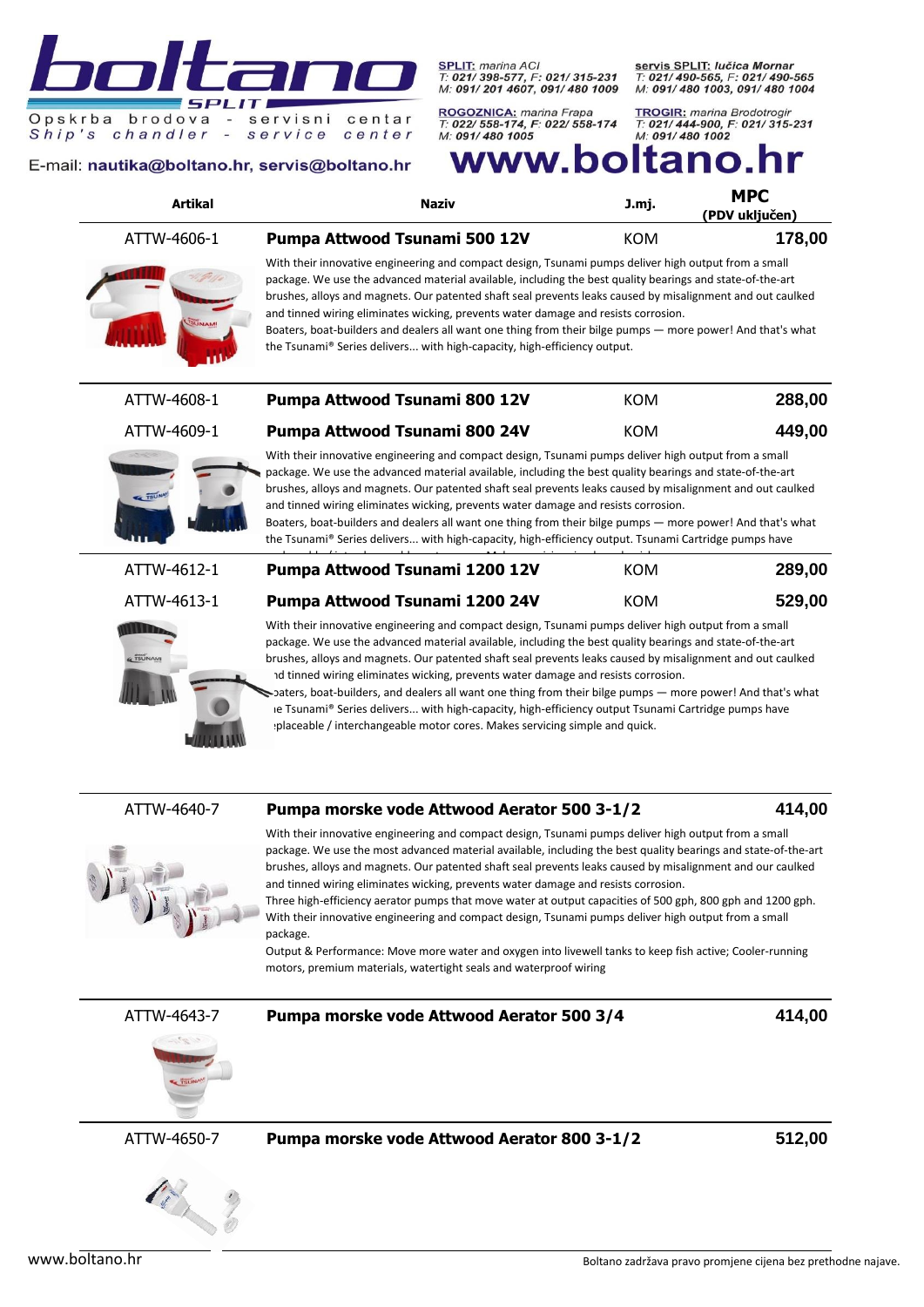| <b>Artikal</b> | Naziv | J.mj. | <b>MPC</b>       |
|----------------|-------|-------|------------------|
|                |       |       | $- - - - -$<br>. |

### ATTW-4505-1 **Kaljužna pumpa Attwood 500 12V** KOM **470,00**



An automatic-switch bilge pump is a requirement for any vessels 20' and over with sleeping accommodations, but is a great convenience for any size boat. The Sahara has everything contained in one compact yet durable package – pump, wire, seals, strainer, and mercury-free switch –and installs quickly and easily in tight spaces. Pumps include 36" lengths of 16-gauge caulked and tinned copper wire. S500 has plenty of pumping power most jobs. 500 GPH\* at open flow, 350 GPH\* at 3.3' head. Draws only 1.5-

**(PDV uključen)**

amps at open flow!

| ATTW-4507-1 | Kaljužna pumpa Attwood 750 12V | KOM | 549,00 |
|-------------|--------------------------------|-----|--------|
| ATTW-4508-1 | Kaljužna pumpa Attwood 750 24V | KOM | 851,00 |



An automatic-switch bilge pump is a requirement for any vessels 20' and over with sleeping accommodations, but is a great convenience for any size boat. The Sahara has everything contained in one compact yet durable package – pump, wire seals, strainer, and mercury-free switch – and installs quickly and easily in tight spaces. Pumps include 36" lengths of 16-gauge caulked and tinned copper wire.

S750 is sized for larger recreational boats. Our most powerful 3/4"-outlet automatic pump. 750 GPH\* at open flow, 625 GPH\* at 3.3' head. 3/4" hose outlet.

|  | ATTW-4511-1 | Kaljužna pumpa Attwood 1100 12V                                                                           | KOM | 564,00   |
|--|-------------|-----------------------------------------------------------------------------------------------------------|-----|----------|
|  | ATTW-4512-1 | Kaljužna pumpa Attwood 1100 24V                                                                           | KOM | 1.053,00 |
|  |             | An automatic-switch bilge numn is a requirement for any vessels 20' and over with sleeping accommodations |     |          |



An automatic-switch bilge pump is a requirement for any vessels 20' and over with sleeping accommodations, but is a great convenience for any size boat. The Sahara has everything contained in one compact yet durable package – pump, wire seals, strainer, and mercury-free switch – and installs quickly and easily in tight spaces. Pumps include 36" lengths of 16-gauge caulked and tinned copper wire.

S1100 is our most powerful and efficient automatic pump. High capacity for larger boats and yachts. 1100 GPH\* at open flow, 973 GPH\* at 3.3' head. 1-1/8" hose outlet.

# 1700  $\pi$

## ATTW-4730-1 **Pumpa kaljužna Attwood HD 1700 12V 876,00**

Heavy-Duty Bilge Pumps integrate the highest quality bearings, brushes, alloys and magnets designed to withstand extreme usage cycles. Pump all employs an exclusive shaft and motor compartment, reducing wear and significantly extending pump life. Advanced resin compositions incorporated in exterior to resist chemicals such as engine oil, aggressive detergents and hose plasticizers. Attwood's Heavy Duty bilge has unsurpassed durability and efficiency in a compact design to ensure electrical energy is converted to the pump rather than excess heat.

The perfect upgrade from 1500 GPH rated pumps especially older and over-rated designs. Easily replaces 2000 GPH rated pumps. Delivers a true 1700 GPH at open flow while drawing less than 6-amps.

| ATTW-4760-1 | Pumpa kaljužna Attwood HD 2000 12V | KOM | 949,00   |
|-------------|------------------------------------|-----|----------|
| ATTW-4770-1 | Pumpa kaljužna Attwood HD 2000 24V | KOM | 1.264,00 |



Heavy-Duty Blige Pumps integrate the highest quality bearings, brushes, alloys and magnets designed to withstand extreme usage cycles. Pump all employs an exclusive shaft and motor compartment, reducing wear and significantly extending pump life. Advanced resin compositions incorporated in exterior to resist chemicals such as engine oil, aggressive detergents and hose plasticizers. Attwood's Heavy Duty bilge has unsurpassed durability and efficiency in a compact design to ensure electrical energy is converted to the pump rather than excess heat.

Attwood's highest capacity pump! Ball-bearing design provides for cooler motor operation and longer life, Delivers over 2000 GPH at open flow while drawing less than 7-amps.

| ATTW-4141-1 | Attwood kutija sa Saharom 500 12V | KOM | 1.013,00 |
|-------------|-----------------------------------|-----|----------|
| ATTW-4143-1 | Attwood kutija sa Saharom 750 12V | KOM | 1.363,00 |